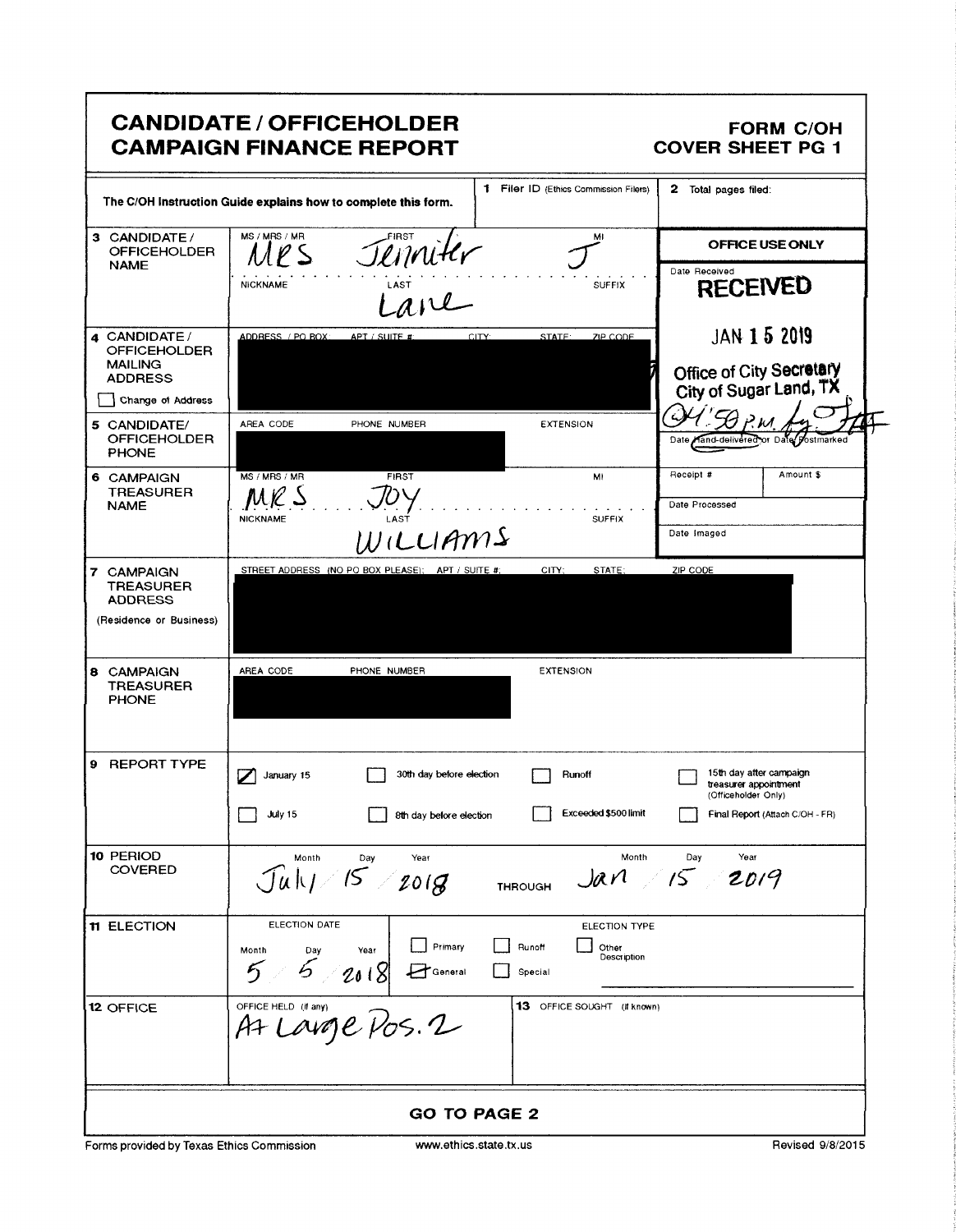## CANDIDATE / OFFICEHOLDER<br>CAMPAIGN FINANCE REPORT COVER SHEET PG 2 **CAMPAIGN FINANCE REPORT**

| 16 NOTICE FROM<br><b>POLITICAL</b><br>COMMITTEE(S)                               | JENNIFER J LANE<br>THIS BOX IS FOR NOTICE OF POLITICAL CONTRIBUTIONS ACCEPTED OR POLITICAL EXPENDITURES MADE BY POLITICAL COMMITTEES TO<br>SUPPORT THE CANDIDATE / OFFICEHOLDER. THESE EXPENDITURES MAY HAVE BEEN MADE WITHOUT THE CANDIDATE'S OR OFFICEHOLDER'S<br>KNOWLEDGE OR CONSENT. CANDIDATES AND OFFICEHOLDERS ARE REQUIRED TO REPORT THIS INFORMATION ONLY IF THEY RECEIVE NOTICE<br>OF SUCH EXPENDITURES. |                                                                                                                                                                                                                                         |                                     |  |
|----------------------------------------------------------------------------------|---------------------------------------------------------------------------------------------------------------------------------------------------------------------------------------------------------------------------------------------------------------------------------------------------------------------------------------------------------------------------------------------------------------------|-----------------------------------------------------------------------------------------------------------------------------------------------------------------------------------------------------------------------------------------|-------------------------------------|--|
|                                                                                  | COMMITTEE TYPE<br>  GENERAL                                                                                                                                                                                                                                                                                                                                                                                         | COMMITTEE NAME                                                                                                                                                                                                                          |                                     |  |
|                                                                                  | SPECIFIC                                                                                                                                                                                                                                                                                                                                                                                                            | <b>COMMITTEE ADDRESS</b>                                                                                                                                                                                                                |                                     |  |
|                                                                                  |                                                                                                                                                                                                                                                                                                                                                                                                                     | COMMITTEE CAMPAIGN TREASURER NAME                                                                                                                                                                                                       |                                     |  |
| <b>Additional Pages</b>                                                          |                                                                                                                                                                                                                                                                                                                                                                                                                     | COMMITTEE CAMPAIGN TREASURER ADDRESS                                                                                                                                                                                                    |                                     |  |
| <b>17 CONTRIBUTION</b><br><b>TOTALS</b>                                          | 1.                                                                                                                                                                                                                                                                                                                                                                                                                  | TOTAL POLITICAL CONTRIBUTIONS OF \$50 OR LESS (OTHER THAN<br>PLEDGES, LOANS, OR GUARANTEES OF LOANS), UNLESS ITEMIZED                                                                                                                   | \$                                  |  |
|                                                                                  | 2.                                                                                                                                                                                                                                                                                                                                                                                                                  | <b>TOTAL POLITICAL CONTRIBUTIONS</b><br>(OTHER THAN PLEDGES, LOANS, OR GUARANTEES OF LOANS)                                                                                                                                             | \$                                  |  |
| <b>EXPENDITURE</b><br><b>TOTALS</b>                                              | З.<br>TOTAL POLITICAL EXPENDITURES OF \$100 OR LESS,<br>UNLESS ITEMIZED                                                                                                                                                                                                                                                                                                                                             |                                                                                                                                                                                                                                         | \$                                  |  |
|                                                                                  | 4.                                                                                                                                                                                                                                                                                                                                                                                                                  | <b>TOTAL POLITICAL EXPENDITURES</b>                                                                                                                                                                                                     |                                     |  |
| <b>CONTRIBUTION</b><br><b>BALANCE</b>                                            | 5.<br>TOTAL POLITICAL CONTRIBUTIONS MAINTAINED AS OF THE LAST DAY<br>OF REPORTING PERIOD                                                                                                                                                                                                                                                                                                                            | $\frac{380}{20}$<br>\$                                                                                                                                                                                                                  |                                     |  |
| <b>OUTSTANDING</b><br><b>LOAN TOTALS</b>                                         | 6.<br>TOTAL PRINCIPAL AMOUNT OF ALL OUTSTANDING LOANS AS OF THE<br>LAST DAY OF THE REPORTING PERIOD                                                                                                                                                                                                                                                                                                                 | \$                                                                                                                                                                                                                                      |                                     |  |
| <b>18 AFFIDAVIT</b><br>$\mathcal{L}$                                             | THOMAS HERCULES HARRIS III<br>Notary ID # 126517278<br>My Commission Expires<br>May 13, 2020                                                                                                                                                                                                                                                                                                                        | I swear, or affirm, under penalty of perjury, that the accompanying report is<br>true and correct and includes all information required to be reported by me<br>under Title 15, Election Code<br>Signature of Candidate or Officeholder |                                     |  |
| AFFIX NOTARY STAMP / SEALABOVE<br>Sworn to and subscribed before me, by the said |                                                                                                                                                                                                                                                                                                                                                                                                                     |                                                                                                                                                                                                                                         | this the                            |  |
| auwin<br>day of                                                                  | 20                                                                                                                                                                                                                                                                                                                                                                                                                  | $_A$ , to certify which, witness my hand and seal of office.                                                                                                                                                                            |                                     |  |
| Signature of officer administering oath                                          |                                                                                                                                                                                                                                                                                                                                                                                                                     | Printed name of officer administering oath                                                                                                                                                                                              | Title of officer administering oath |  |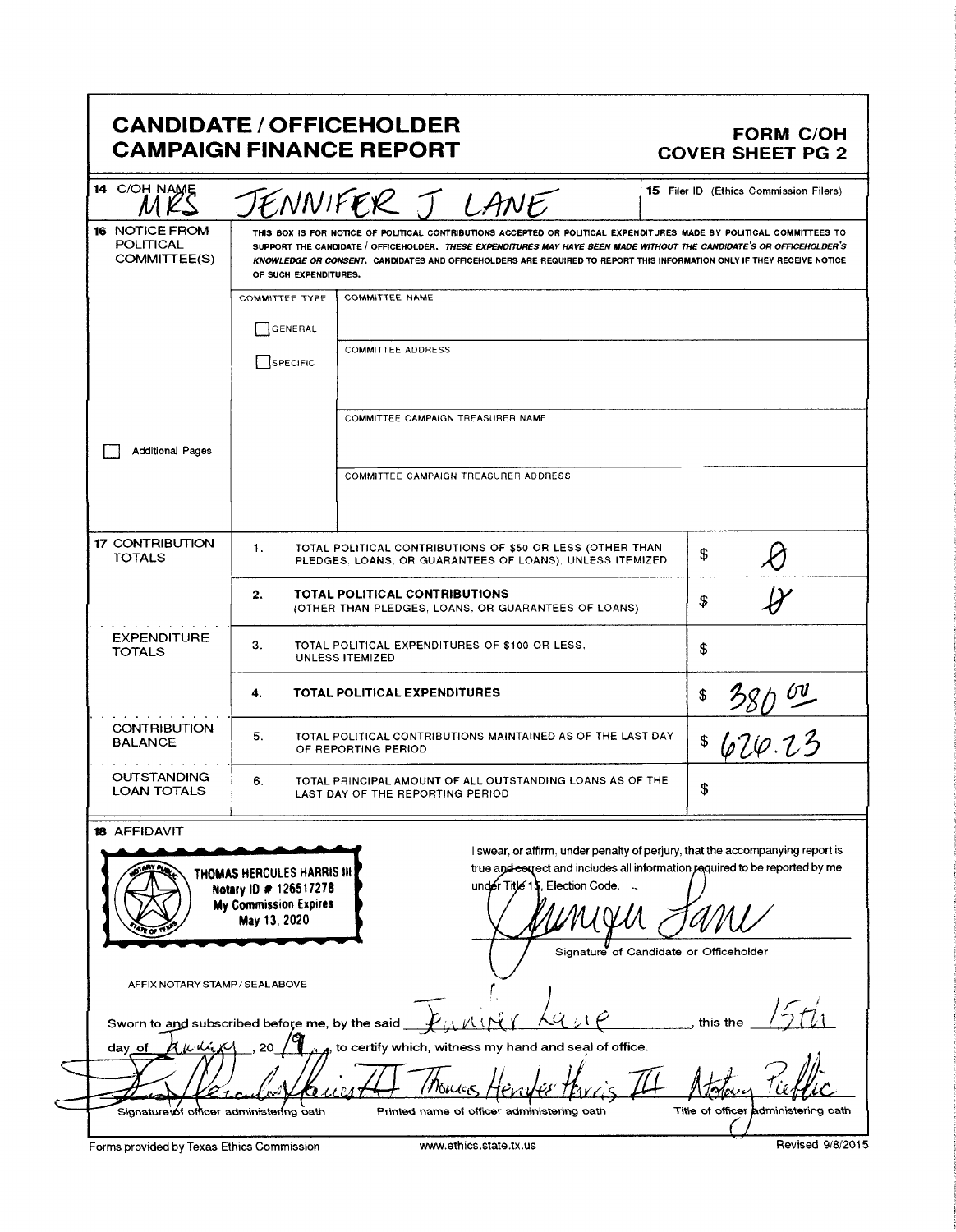## SUBTOTALS - C/OH

## FORM C/OH<br>COVER SHEET PG 3

| 19 FILER NAME<br>20 Filer ID (Ethics Commission Filers)<br>ENNIFER J. LANE                          |                                  |  |  |  |  |
|-----------------------------------------------------------------------------------------------------|----------------------------------|--|--|--|--|
| 21 SCHEDULE SUBTOTALS<br><b>NAME OF SCHEDULE</b>                                                    | <b>SUBTOTAL</b><br><b>AMOUNT</b> |  |  |  |  |
| 1.<br>SCHEDULE A1: MONETARY POLITICAL CONTRIBUTIONS                                                 | \$                               |  |  |  |  |
| 2.<br>SCHEDULE A2: NON-MONETARY (IN-KIND) POLITICAL CONTRIBUTIONS                                   | \$                               |  |  |  |  |
| З.<br>SCHEDULE B: PLEDGED CONTRIBUTIONS                                                             | \$                               |  |  |  |  |
| SCHEDULE E: LOANS<br>4.                                                                             | \$                               |  |  |  |  |
| 5.<br>SCHEDULE F1: POLITICAL EXPENDITURES MADE FROM POLITICAL CONTRIBUTIONS                         | \$                               |  |  |  |  |
| 6.<br>SCHEDULE F2: UNPAID INCURRED OBLIGATIONS                                                      | \$                               |  |  |  |  |
| 7.<br>SCHEDULE F3: PURCHASE OF INVESTMENTS MADE FROM POLITICAL CONTRIBUTIONS                        | \$                               |  |  |  |  |
| 8.<br>SCHEDULE F4: EXPENDITURES MADE BY CREDIT CARD                                                 | \$                               |  |  |  |  |
| 9.<br>SCHEDULE G: POLITICAL EXPENDITURES MADE FROM PERSONAL FUNDS                                   | \$                               |  |  |  |  |
| 10.<br>SCHEDULE H: PAYMENT MADE FROM POLITICAL CONTRIBUTIONS TO A BUSINESS OF C/OH                  | \$                               |  |  |  |  |
| 11.<br>SCHEDULE I: NON-POLITICAL EXPENDITURES MADE FROM POLITICAL CONTRIBUTIONS                     | 380%<br>\$                       |  |  |  |  |
| SCHEDULE K: INTEREST, CREDITS, GAINS, REFUNDS, AND CONTRIBUTIONS<br>12.<br><b>RETURNED TO FILER</b> | £.                               |  |  |  |  |